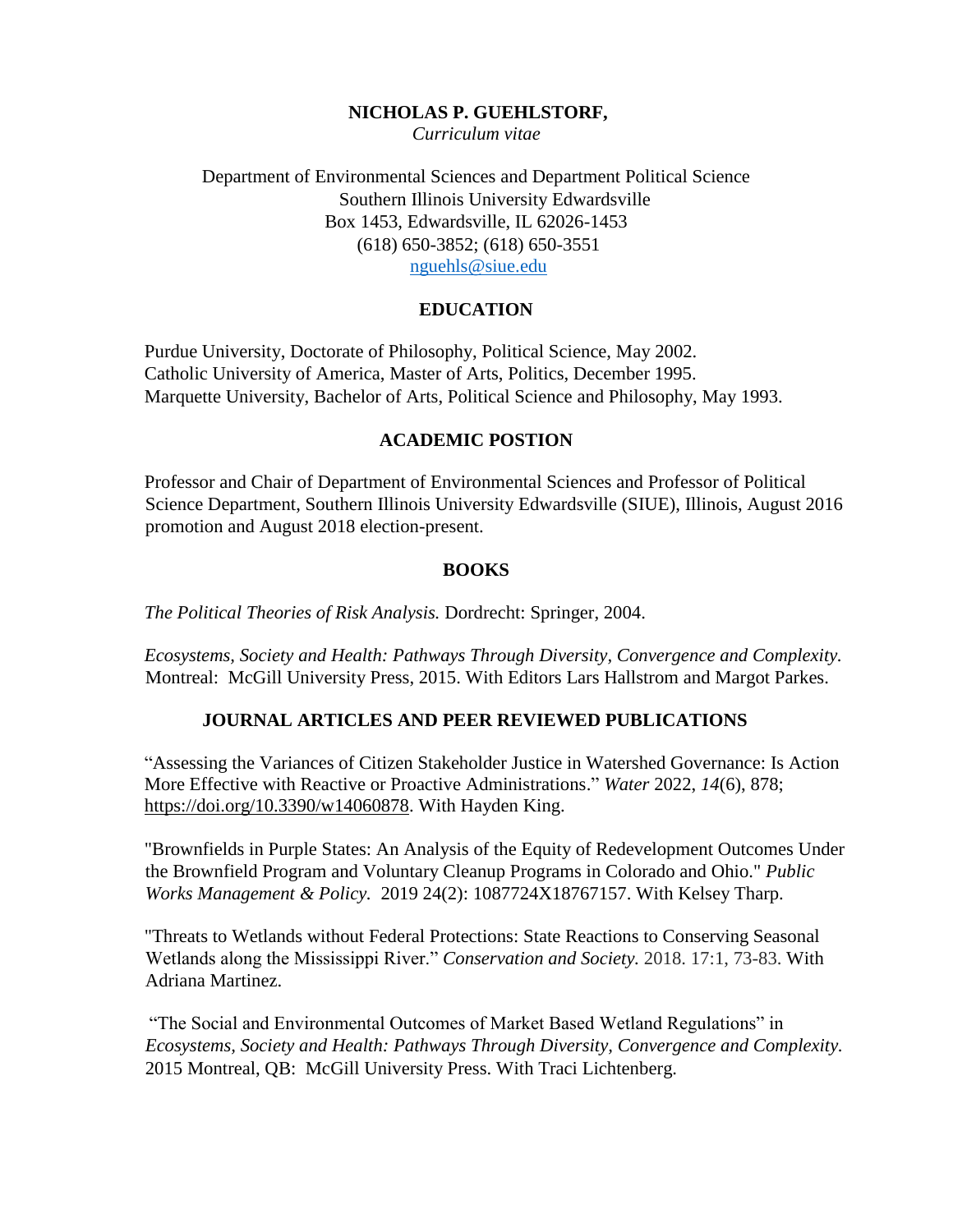"Convergence and Diversity: Integrating Encounters with Health, Ecological, and Social Concerns" In Ecosystems*, Society and Health: Pathways Through Diversity, Convergence and Complexity.* 2015). Montreal, QB: McGill University Press. With Lars K. Hallstorm and Margot W. Parkes.

**"**Participatory Watershed Management: A Case Study from Maritime Canada" *Journal of Environmental Practice.* 2012. 14:2, 143-153, With Lars K. Hallstrom.

"Understanding the Scope of Farmer Perceptions of Risk: Considering Farmer Opinions on the Use of Genetically Modified (GM) Crops as a Stakeholder Voice in Policy" *Journal of Agriculture and Environmental Ethics.* 2008. 21:6, 541-558.

"The ABCs of 'The Simpsons' and Politics: Apathy of Citizens, Basic Government Leaders, and Collective Interests," In Morris, Jonathan S., and Jody Baumgartner (ed). *Laughing Matters: Humor and American Politics in the Media Age.* 2007. New York: Routledge. With Jonathan S. Morris and Lars K. Hallstrom.

"The Role of Culture in Risk Regulations: A Comparative Study of Genetically Modified Corn in the United States of America and European Union." 2005. *Environmental Science and Policy* 8:4, 327-342, With Lars K. Hallstrom.

## **INVITED ACADEMIC PUBLICATIONS**

Book Review**,** William Buzbee. *Fighting Westway* 2014. Portland: Hart Publishing. *Law and Politics Journal*, American Political Science Association.

"Comparative Perspectives on Mitigation Banking and Watershed Management: Illinois and Missouri, Nova Scotia and Alberta" with Lars Hallstrom. Occasional Paper. *Alberta Institute for American Studies*. April 2013, 1-19.

"The Search for Sustainable Communities and Sustainable Commerce" in *St. Louis Currents*, St. Louis: Reedy Press, Andrew Theising and Mark Abbott, Editors. 2009.

Book Review, Haghighi, Sanam S. *Energy Security: The External Legal Relations of the European Union with Major Oil and Gas Supplying Countries.* 2007. Portland: Hart Publishing. *Law and Politics Journal*, American Political Science Association, 2008.

Forward, DeGarmo, Denise. *The Disposal of Radioactive Wastes in the Metropolitan St. Louis Area: The Environmental and Health Legacy of the Mallinckrodt Chemical Works.* 2006. New York: Mellen Press.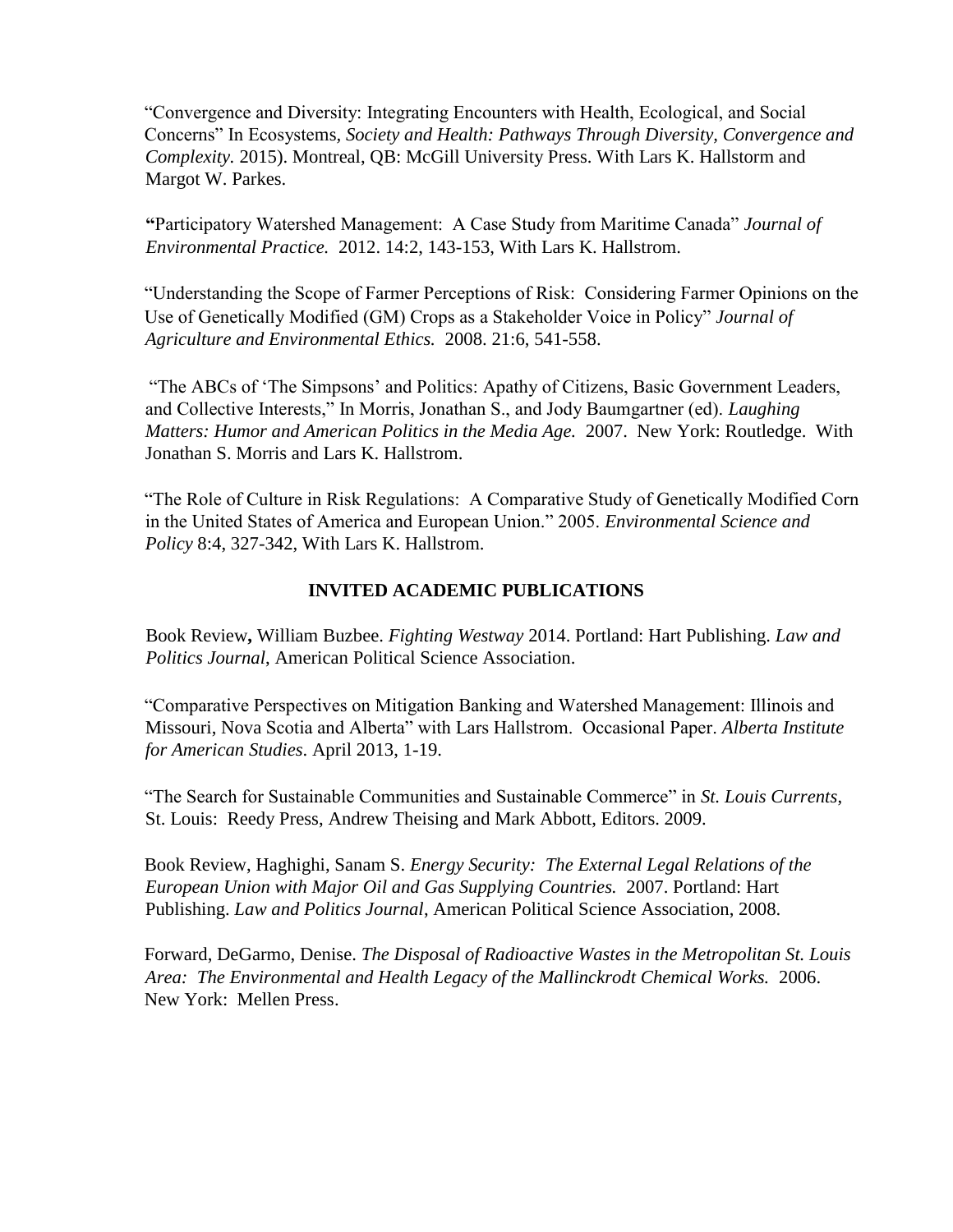#### **SELECTED CONFERENCE PRESENTATIONS**

"Industrial Farming is Threatening the Security of Freshwater: Examining the Costly Effects of Nutrient Runoff as Rural Communities are Unwilling to Pay for Surface and Drinking Water Treatments" with student Emma MacNeill on the Food Politics and Policies: New Research at the Midwest Political Science Association Conference in Chicago, Illinois , April 7, 2022

"A Policy Legitimization for a New Water Rule: A Contextualization of the Unregulated Effects of Industrial Farming, Nutrient Runoff and Costly Surface and Drinking Water Treatments" with student Emma MacNeill on the Regional Cooperation in Governance Panel at the Western Political Science Association Conference in Portland, Oregon, Mach 12, 2022.

"Assessing the Effects of Decreasing Particulate Matter Concentrations Over time on Population Health in an Industrial Midwest City" with Graduate Student Albert Wang on the Environmental Sciences Panel of the Illinois State Academy of Conference Virtual Presentation on April 09, 2021.

"Renewable Fuels and Agricultural Land Use: Questioning the Corn-Ethanol Causation" with Graduate Students Krista Russell and Courtney Breckenridge at the Southern Political Science Association Annual Conference in San Juan, Puerto Rico on January 09, 2020.

"Assessing the Variances of Citizen Stakeholder Efficiencies in Watershed Governance Between Reactive and Proactive Administrations" with Graduate Student Hayden King on the Water Governance Panel at the Annual Western Political Science Association Conference in San Diego, California, April 19, 2019.

"Questioning the Effectiveness of Reducing Farm Runoff with State Sponsored Voluntary Market-Based Inducements with Graduate Student Kevin Letterly on the State Environmental Public Policy Panel at the Annual Midwest Political Science Association Conference in Chicago, Illinois, April 18, 2018.

"A Case Study of Urban Sprawl and Community Capacity: Water for Waukesha, Wisconsin" with Graduate Student Molly McCready presented on the Urban Growth and Development in the Twenty First Century" at Southern Political Science Association Annual Conference in New Orleans, Louisiana, January 13, 2017.

"Scrutinizing Urban Revitalization Statutes in Two Swing States: A Statistical Model for the Analysis of Brownfield Justice" with Graduate Student Kelsey Tharp on the Environmental Justice and Diverse Communities Panel at the Annual Midwest Political Science Association Conference in Chicago, Illinois, April 10, 2016.

"Threats to Wetlands without Federal Protections: State Reactions to Conserving Seasonal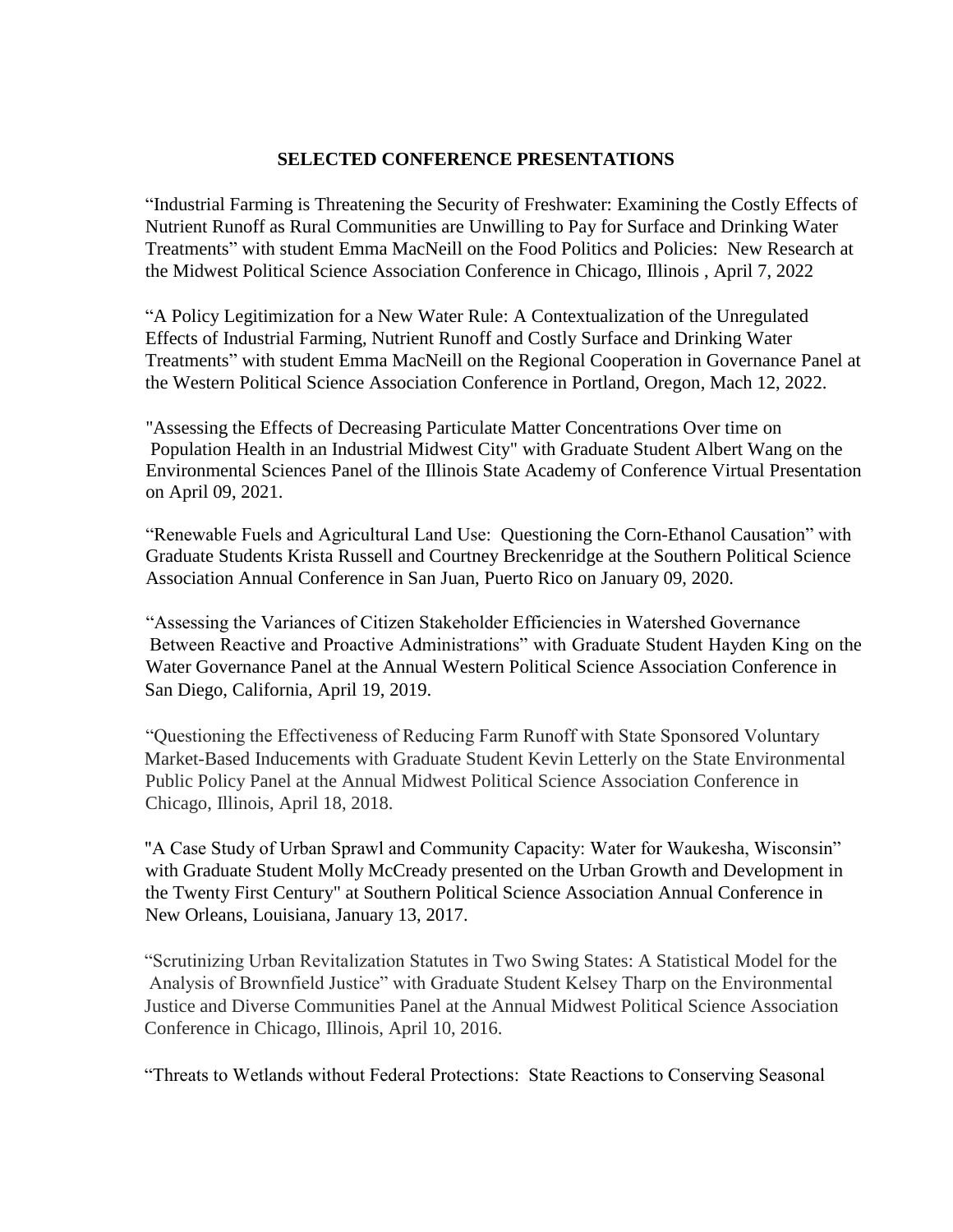Wetlands along the Mississippi River" with Adriana E. Martinez on the Water Governance Panel at the Annual Midwest Political Science Association Conference in Chicago, Illinois, April 17, 2015.

"A Cumulative Analysis of Environmental Injustice: Incorporating Community Structure in a Regional Urban Network" with Graduate Student Vincent Giammaria on the Environmental Justice as Social Justice Panel at the Annual Meeting of the Western Political Science Association in Seattle, Washington, April 17, 2014.

"A Local and Cumulative Analysis of Environmental Injustice" with Andy Theising on the Environmental Justice and Policy Panel at the Annual Midwest Political Science Association Conference in Chicago, Illinois, April 12, 2013.

 "Identifying the Limiting Factors to State Wetland Programs" with Graduate Student Brittany Poletti on the Water Politics Panel at the Annual Meeting of the Western Political Science Association in Portland, Oregon, March 22, 2012.

"Contrasting Mid-Western United States Wetland Policy with Western Canadian Watershed Governance" with Lars K. Hallstrom on Water Policy at the Annual Meeting of the Western Political Science Association in San Antonio, Texas, March 21, 2011.

"Contrasting Wetlands Law and Policy: A Study of Theory and Practice of Watershed Regulations in Canada and the United States" with Lars Hallstrom on the Regulatory Politics and Environmental Policy Panel at the Annual Meeting of the Midwest Political Science Association in Chicago, Illinois, April 22, 2010.

"The Use and Misuse of Brownfield Policy" presented with Sarah Coffin on the Politics of (Sub)urban Sprawl Panel at the Annual Meeting of the Western Political Science Association in Vancouver, British Columbia, March 21, 2009.

"What Explains European Union Policies about the Environment and Agriculture" presented with graduate student Maria Borejza-Wysocka on the Comparative Approaches to Environmental Politics Panel at the Annual Meeting of the Western Political Science Association in San Diego, California, March 22, 2008.

"Environmental Concerns and Confidence in Political Institutions" presented with Myunghee Kim on the Environmental Issues and Public Opinion panel at the Midwest Political Science Association Conference in Chicago, Illinois, April 12, 2007.

"An Economic Analysis of Brownfield Making" presented on the Markets and Environmental Protection: Tensions and Synergies panel at the Western Political Science Association Conference in Las Vegas, Nevada, March 8, 2007.

"Food for Thought or Seeds of Change: Rethinking the Democratic Role of Farmers in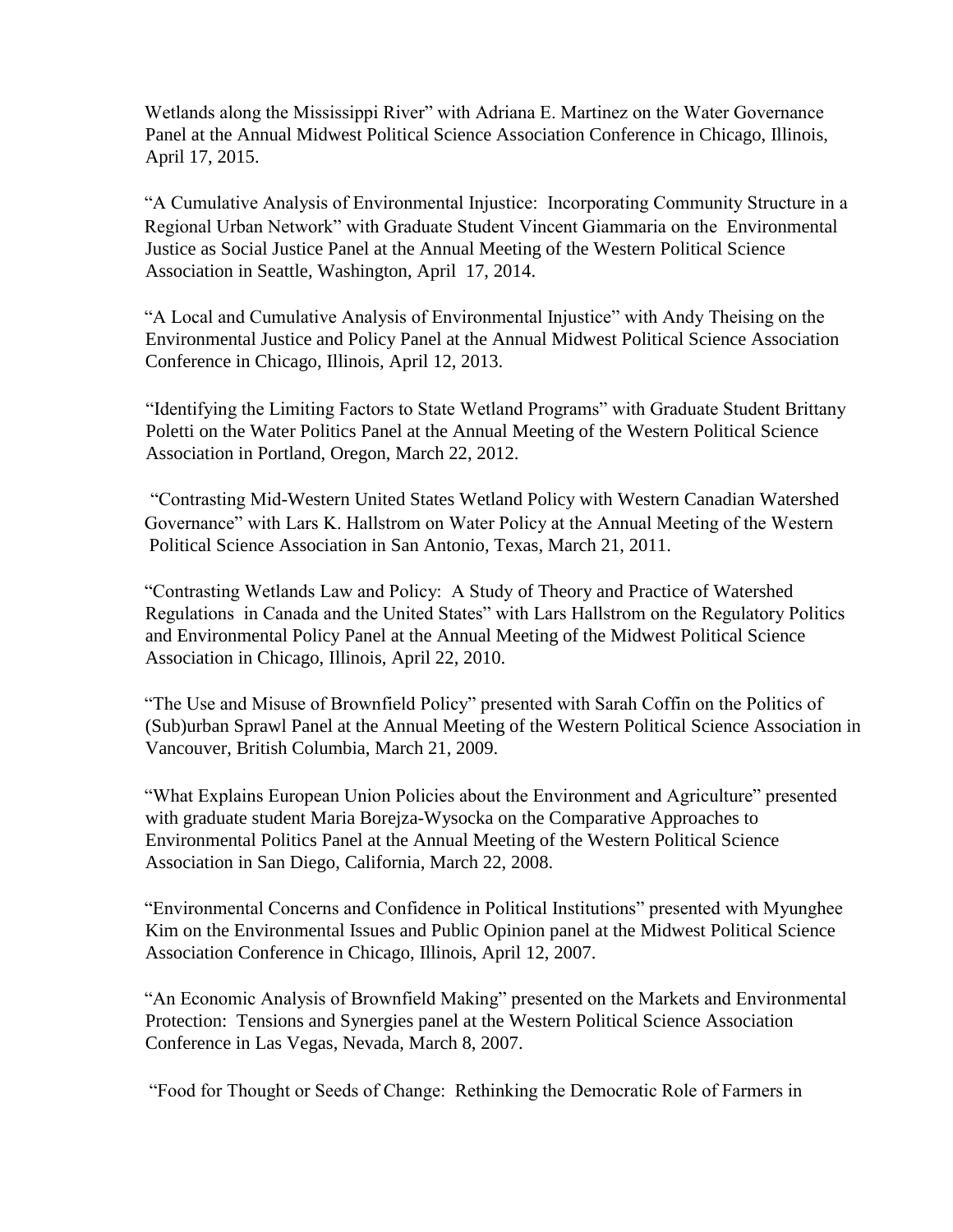Genetically Modified (GM) Crop Adoption" presented on the Democratic Participation and Environmental Policy panel at the Western Political Science Association Conference in Albuquerque, New Mexico, March 17, 2006.

"A Contextual Analysis of TIF, Economic Development, and Culture" presented with Andrew Theising on the State Economic Policy panel at the Midwest Political Science Association Conference in Chicago, Illinois, April 7, 2005.

"A Comparative Analysis of the Impacts of Modern Farming on Agricultural Productivity and Economic Development in NAFTA Countries" presented with graduate student Yaw Owusu for the Comparative Politics of Industrialized Democracies session at the Midwest Political Science Association Conference in Chicago, Illinois, April 8, 2004.

"The Maize of Science, Policy, and Culture: Risk and Regulation of Genetically Engineered Corn in the United States of America and European Union" presented with Lars Hallstrom at the Science, Values, and Public Policy Conference in Brantford, ON, Canada, April 4, 2003.

"Culture Wars Over the Risks, Regulations, and Responsibilities in Genetic Agriculture: A Comparative Analysis of Food Biotechnology Policy in the United States and the European Union," presented with Lars Hallstrom for the Science, Technology, and Environment division at the American Political Science Association Conference in Boston, Massachusetts, August 30, 2002.

"The Politics of Inclusion: A New Perspective on Environmental Risk Analysis," presented for the Science, Technology, and Environment division at the American Political Science Association Conference in San Francisco, California, September 1, 2001.

"Challenges to the Idea of Living with the 'Smallest Risk for the Greatest Number:' A Critique of Risk Analysis," presented for the Foundations of Political Theory division at the American Political Science Association Conference in San Francisco, California, September 1, 2001.

"A Feminist Critique of Civil Disobedience in America," presented on the Feminism, AntiFeminism, and Political Science panel at the Midwest Political Science Association Conference in Chicago, Illinois, April 21, 2001.

"Genetically Engineered Democracy: Critical Social Theories Informing Risk Communication Practices, A Case Study on Recombinant Bovine Somatotropin," presented on the Trust panel at the Society for Risk Analysis Conference in Arlington, Virginia, December 6, 2000. "The Practice of Risk Analysis and the Theory of Social Contract," presented on the Risk, Trust, and Experiment panel at the Midwest Political Science Association Conference in Chicago, Illinois, April 29, 2000.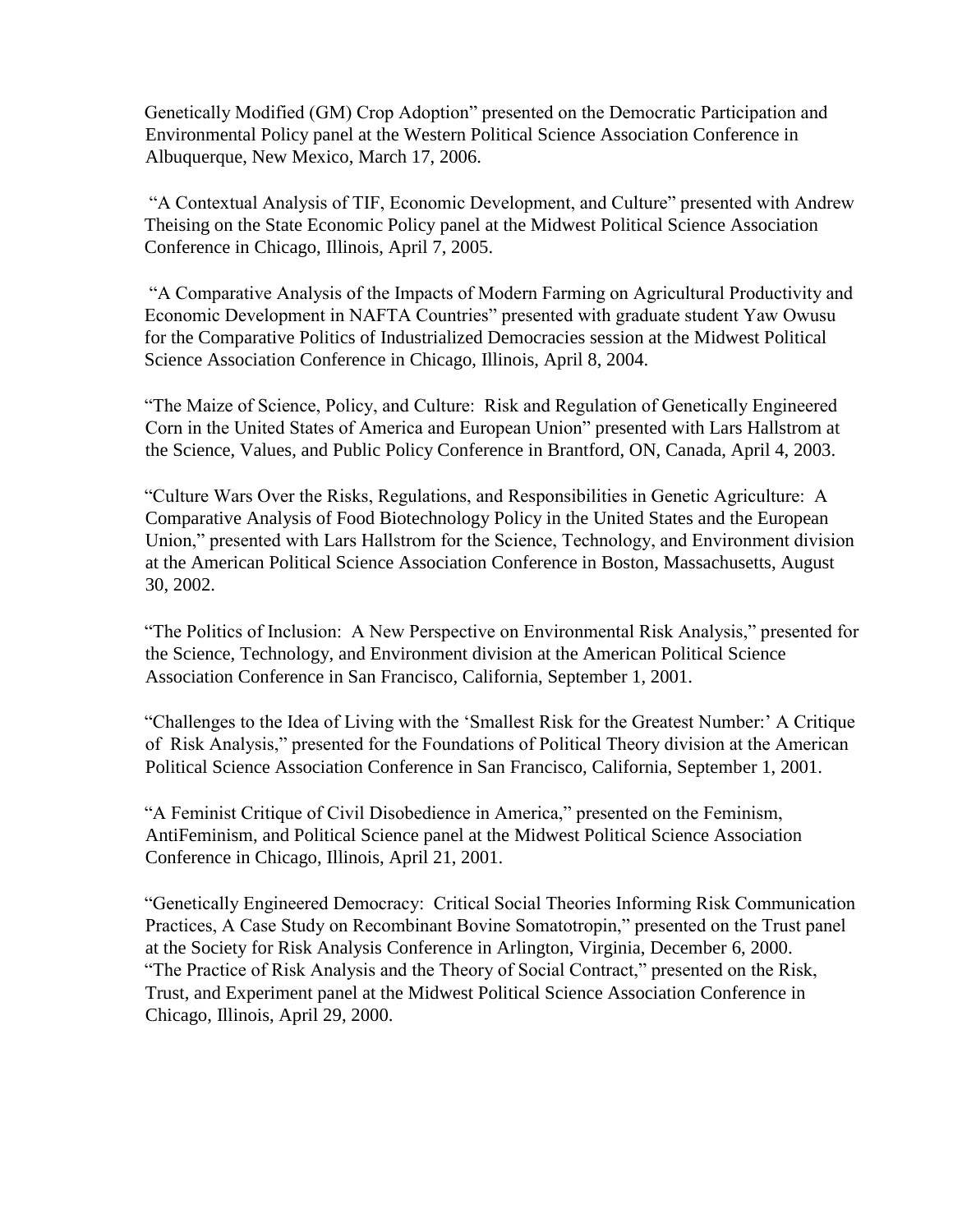"The Risks of Ecological Liberalism: An Examination of Food Biotechnology Risk Analysis," presented on the Ecological Democracy panel at the Western Social Science Association Conference in San Diego, California, April 27, 2000.

## **TEACHING EXPERIENCE**

Assistant, Associate and Full Professor at Southern Illinois University Edwardsville, Course assignments: Fall 2002-Present: *Environmental Law; Environmental Policy; Environmental Sciences Graduate Seminar I and II; Directed Readings and Thesis Hours Environmental Sciences; American Political Ideas and their Origin; Issues in American Public Policy; Introduction to Political Science; and Freshman Seminar*

Visiting Assistant Professor at Saint Joseph's College, Rensselaer, Indiana, course assignment for Spring 2002: *Constitutional Law: The Bill of Rights*

Independent Instructor at Purdue University, course assignments, Fall 1997- Spring 2000:*Introduction to Public Policy and Administration and Environmental Policy*

# **GRANTS, SCHOLARSHIPS, AND AWARDS**

2017 College of Arts and Sciences Targeted Funding Initiative: "2017 SIU Environmental Research Retreat" (\$5,025)

2016 College of Arts and Sciences Targeted Funding Initiative 24th February 2016: "Environmental Sciences Recruitment Workshop for High School Science Teachers" (\$6,350)

2014 Publication Grant by the Social Sciences and Humanities Research Council of Canada with co-editors of *Ecosystems, Society, and Health* (\$8,000)

2013 "Enhancing Hands-On Learning Experiences from Theory to Practice: Modification of ENSC 220L and Development of ENSC 250L" with Environmental Sciences Program Faculty (\$11,500)

2013 Institute for Urban Research Fellow, "Qualitative Assessments of Environmental Justice Programs," as part of Urban Scholars Program (\$13,000)

2010 The Alberta Instiute for American Studies, "Comparative Perspectives on Mitigation Banking and Watershed Management: Illinois and Missouri, Novia Scotia and Alberta" (\$5,600)

2009 St. Francis Xavier University Collaborative Research Grant, "Managing Watersheds - A comparative approach to regional regulatory regimes" (\$5,000)

2009 Fall Sabbatical, "The use of Public Health and Community Well-Being Approaches to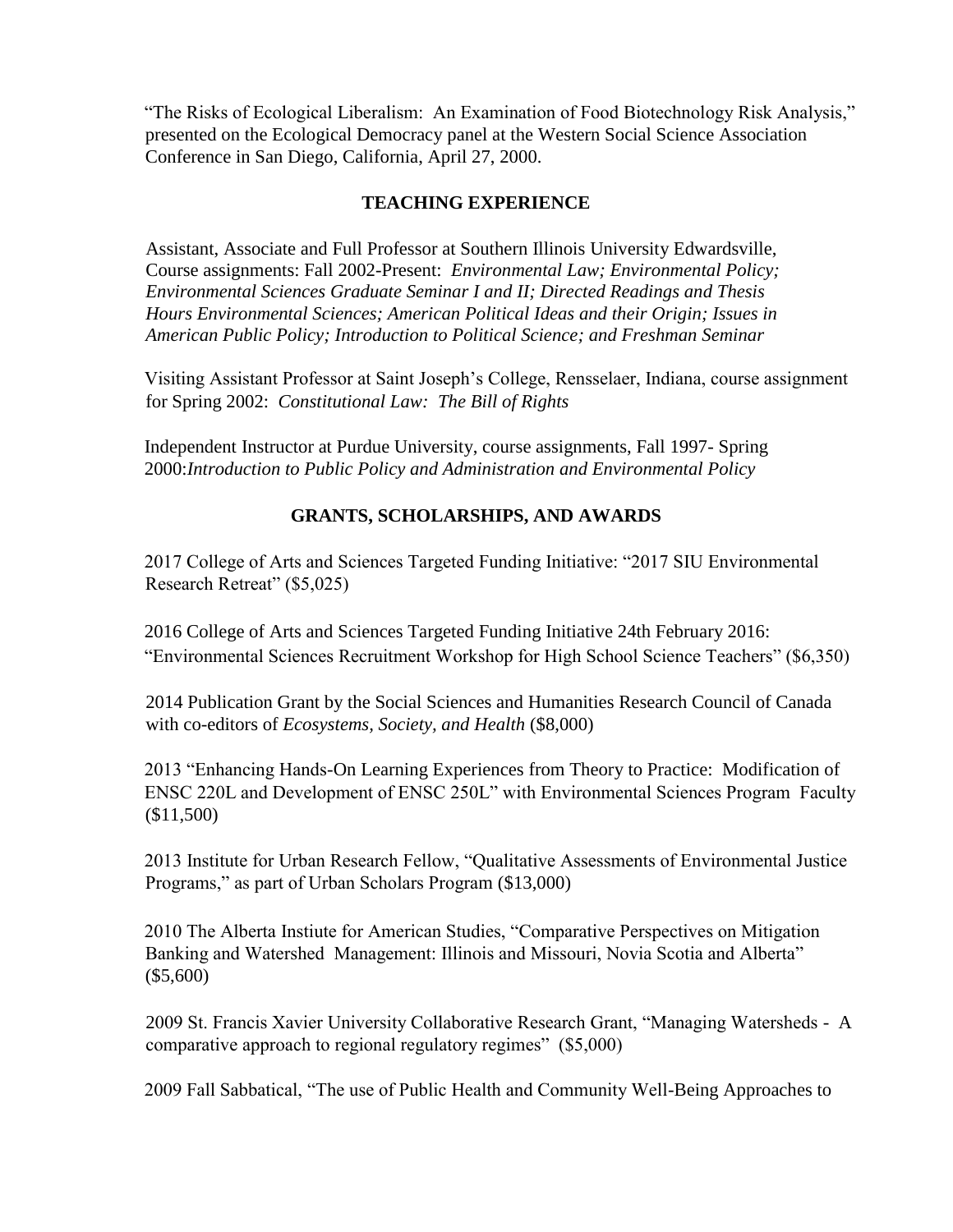Wetland Conservation." (Grant submitted in Summer of 2008 and accepted in 2009) 2008 Summer Research Fellowship "Banking on Markets for Wetland Conservation" (\$4,000)

2007-2008 Institute for Urban Research Fellow, chair of "Brownfield Research Team" as part of Urban Scholars Program (\$13,000)

2007 Strategic Advancement of Graduate Education, Phase II grant, "Implementing the Needs, Demands, and Skills of Environmental Science Employers" with Environmental Sciences Program Faculty (\$3,229)

2007 Strategic Advancement of Graduate Education, Phase II grant, "Networking Regional Business and Alumni for Graduate Internships and Recruitment" (\$2, 510)

2006 SIUE Excellence in Graduate Education Grant, "Graduate Recruitment in the Sciences" with the Environmental Sciences Program Faculty (\$3,762)

2006 Summer Research Fellowship for SIUE. "The State of the Economy and the Environment: A Local Analysis of Brownfields Policymaking" (\$4,000)

2006 SIUE Excellence in Undergraduate Education Grant "Development of ENSC220L – a laboratory Distributive NSM course" with Environmental Sciences Program Faculty (\$13,575)

2005 Summer Research Fellowship for SIUE. "Considering the Producer of Agriculture: Assessing the Opinions of Farmers Regarding Crop Biotechnology" (\$3,000)

2004-2005 Institute for Urban Research Grant co-project director "A Comparative Contextual Analysis of the Effects of TIF on Economic Development in the bi-state St. Louis MSA" with Andrew Theising for 2004-2005 (\$8,650)

2004 SIUE Excellence in Undergraduate Education Grant co-project director "Development of Courses and Implementation of the New Minor in Environmental Sciences" with Environmental Sciences Faculty (\$13,919)

Purdue University Graduate Student Award for Outstanding Teaching (4/2001)

Outstanding Independent Instructor Award in Political Science at Purdue University (4/2000)

Purdue Research Foundation Dissertation Grant (6/00-8/00)

Center for Education and Research in Information, Assurance, and Security Summer Fellowship Program (6/99-8/99)

Lyndon B. Johnson Scholarship for the  $4<sup>th</sup>$  Congressional District of Wisconsin (5/92-8/92) Marquette University Scholarship Merit Award (8/89-5/93)